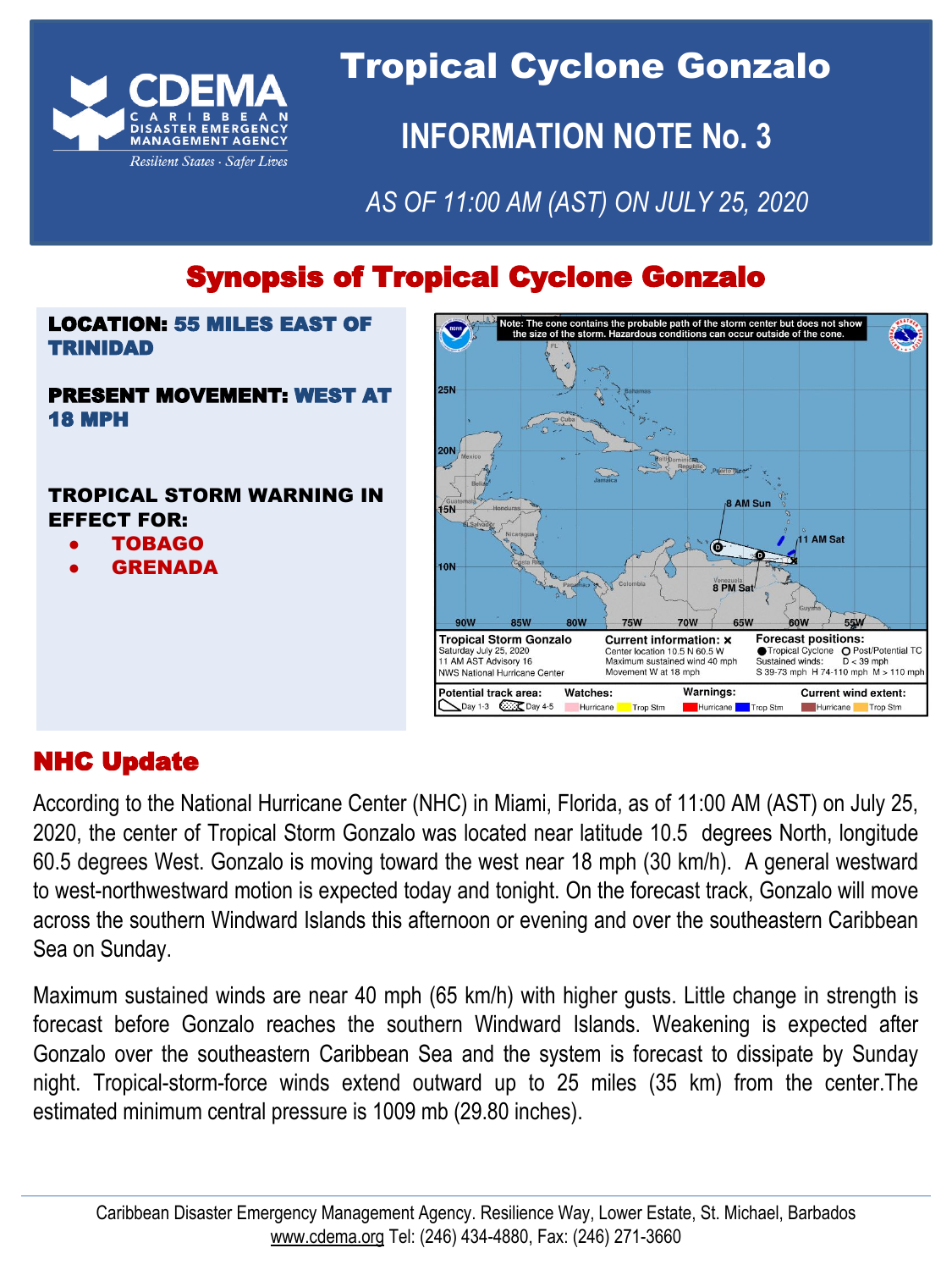### Caribbean Institute For Meteorology And Hydrology (CIMH) Analysis

*Disclaimer: The CIMH provides special weather interpretation of the current and forecasted tropical weather affecting the Caribbean Region and is NOT an official forecasting agency.*

The Caribbean Institute for Meteorology and Hydrology (CIMH) is closely monitoring this system as it continues on its trajectory towards the Lesser Antilles. CIMH has provided the below weather update as at Saturday, July 25, 2020.

**OBSERVATIONS:** Tropical Storm Gonzalo has weakened as it moved rapidly westward. Further weakened is also expected as it moves overland.

**PATH:** The models suggest a path over the Grenadines and St. Vincent Saturday 25 July, 2020 into Sunday 26 July 2020.

**WEATHER**: Tropical Storm Gonzalo is weakened into a disorganised Tropical Storm and moved over Trinidad and Tobago, Grenada and the Grenadines frequent showers and thunderstorms are expected. showers/thundershowers continue to affect environs, Barbados and St. Vincent.

**WINDS**: Gale force winds will be experienced close to the storm center as Gonzalo passes over the islands. Environs will also experience strong winds.Tumbling and rolling of unsecured objects, falling limbs and trees and damage to power lines.

**RAINFALL:** The CIMH advises that Tropical Storm Gonzalo is likely to be a heavy rainfall event with up to 6 to 7 inches (150 - 200 mm) of rainfall expected.

## Caribbean Disaster Emergency Management Agency (CDEMA) Actions

- As at July 25, the RRM and RCC remains activated to provide joint coordination of the regional preparedness and response planning operations.
- The RCC established communications with the Participating States under threat from TS Gonzalo to gain a sense of their preparedness.
- The Regional Response Teams remain on ALERT! The RCC has commenced administrative and logistical arrangements for the possible deployment of teams.
- The second (2nd) meeting of the Caribbean Development Partners Group (CDPG) for TS Gonzalo was convened July 24, 2020 at 1:00 PM. The partners received a briefing from the Caribbean Institute of Meteorology and Hydrology (CIMH), CDEMA, CARICOM Institutions present, and the UN Regional Partners.
- CDEMA continues to refine the regional deployment protocols for a multi-hazard scenario.
- CDEMA will continue to monitor the progress of the system and provide updates as information becomes available

Caribbean Disaster Emergency Management Agency. Resilience Way, Lower Estate, St. Michael, Barbados [www.cdema.org](http://www.cdema.org/) Tel: (246) 434-4880, Fax: (246) 271-3660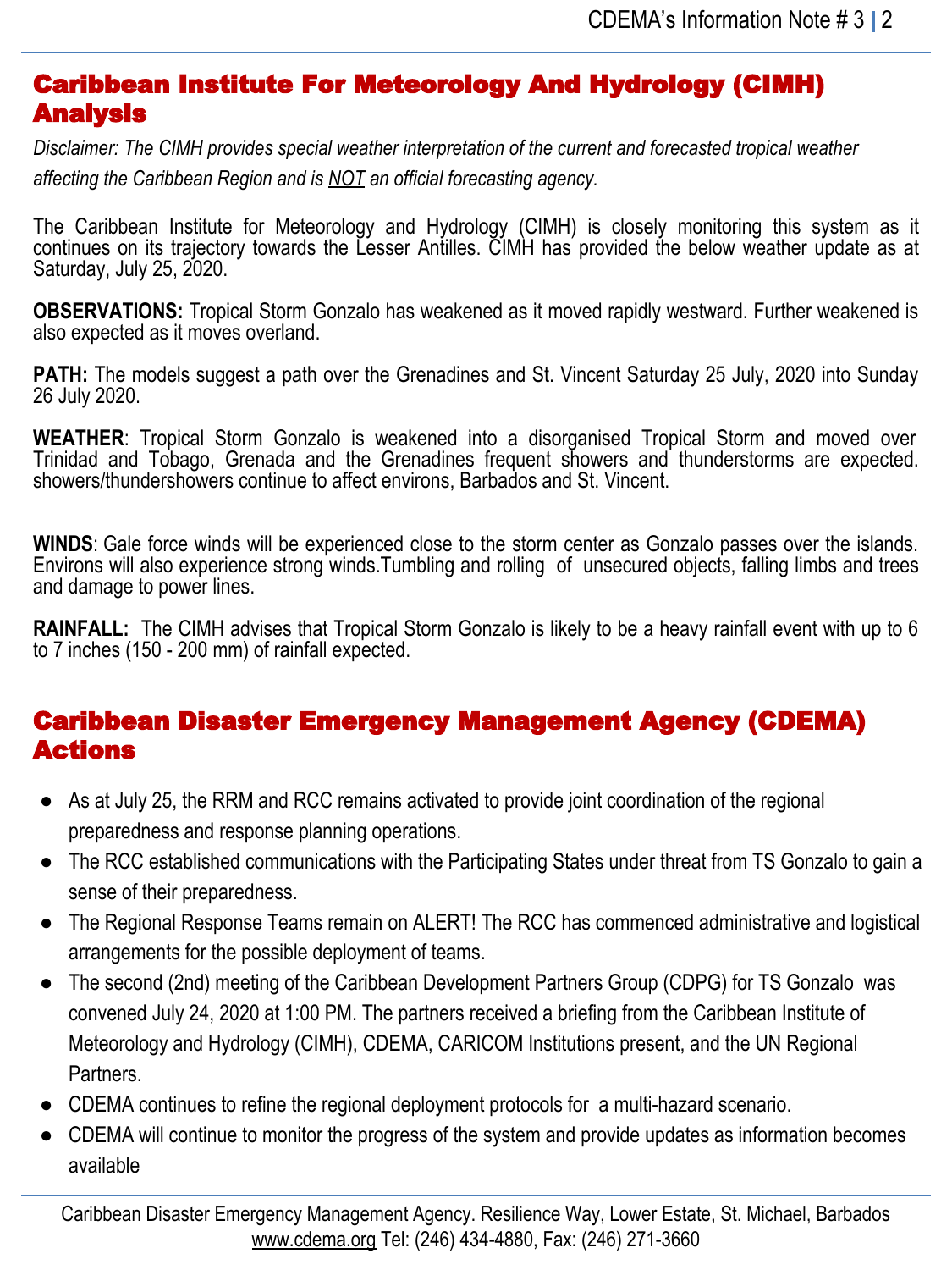## Updates from the CDEMA Participating States



**GRENADA – National Disaster Management Agency (NaDMA)**

- The Emergency Operations Centre was activated July 25 at 5AM.
- Shelters have been placed on alert but have not been opened COVID-19 considerations have been accounted for. Where necessary, shelters will be opened later today, July 25.
- Impact from Tropical Storm Gonzalo is expected this afternoon, July 25. The Meteorological Service has advised that the focus is on rainfall and 2-8 inches of rain is anticipated, spread over a period of time.
- There has been no shut down in Grenada.
- The National Disaster Management Agency (NaDMA) encourages the general public to be cautious as they travel on Grenada's roads, as flooded streets can limit visibility and endanger passengers.
- The public is also asked to be mindful of the threat of landslides in areas so prone.
- For additional information, please contact Ms. Oslyn Crosby Public Relations Officer, NaDMA on 440-8390-4 / 440-0838 or 533-0766email: nadma@spiceisle.com and nadmapr@gmail.com, website www.nadma.gd
- NaDMA, the official source for all disaster related information in Grenada.



## **ST. VINCENT & THE GRENADINES – National Emergency Management Organisation (NEMO)**

- The tropical storm warning for St. Vincent and the Grenadines was discontinued July 25 at 8:00 AM.
- There has been no reported impact from Tropical Storm Gonzalo.
- Authorities are currently monitoring rainfall, particularly in the Grenadine islands.